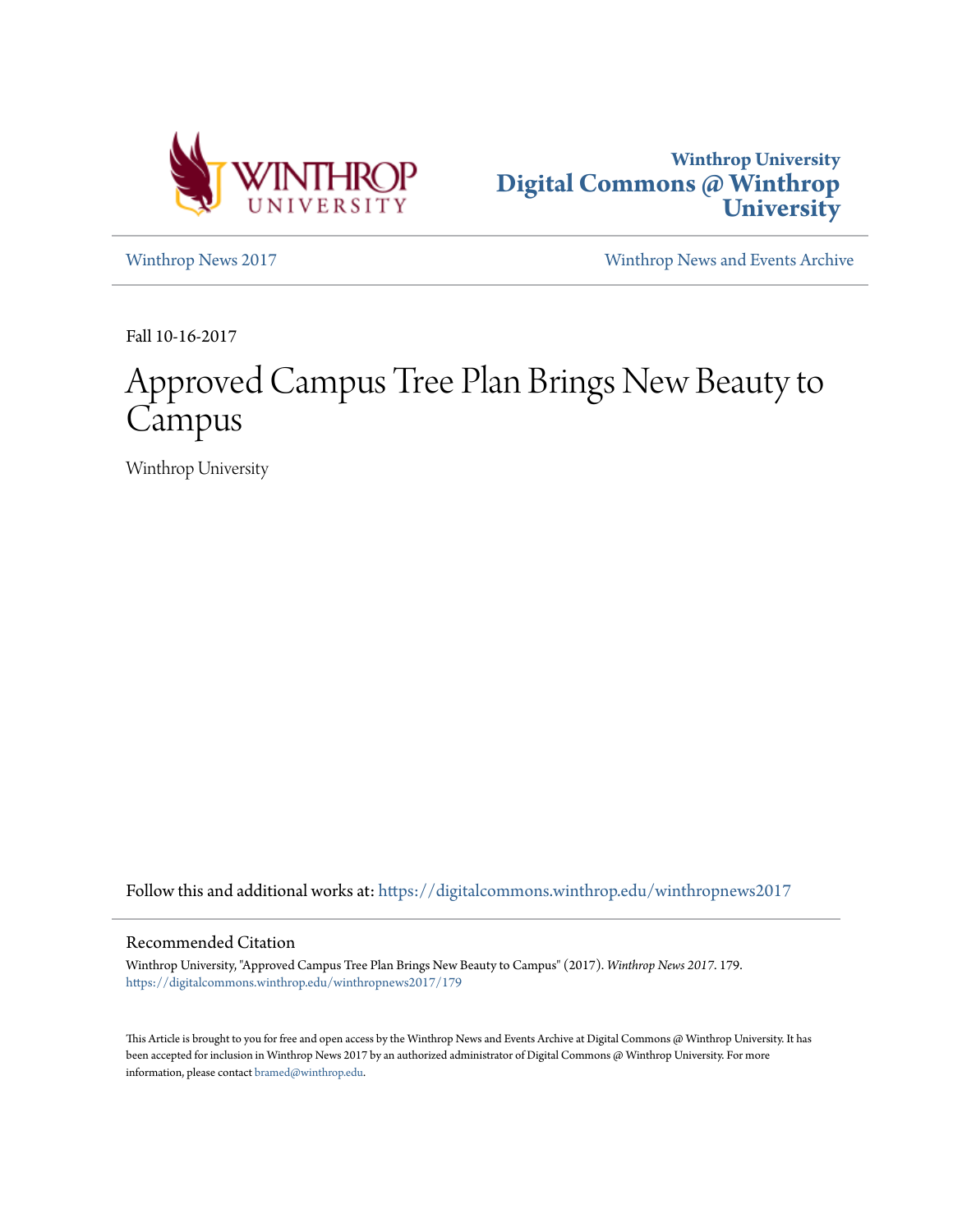



**AFFAIRS ATHLETICS GIVING**

```
ABOUT ADMISSIONS & AID ACADEMICS STUDENT
```
All News Archives

RSS News Feeds

Winthrop in the News

## 10/16/2017 **Approved Campus Tree Plan Brings New Beauty to Campus**

## **Quick Facts**

**People may have already noticed some new** trees on campus, including a crepe myrtle near Richardson Hall and a willow oak between Founders Lane and Campus Green.

About 30 smaller trees have been planted toward the back of campus.

**This long-range plan promises to strategically** develop policies, procedures and practices for the planting, protecting, maintaining and removing of trees.



ROCK HILL, SOUTH CAROLINA – The campus and local community come together each year for the annual Christmas Tree lighting. The crowd always gasps in delight as the Southern Magnolia tree at the front of the Winthrop University campus takes on its colorful new canopy for the holiday season.

**O** SHARE

上脸身。

The **Southern Magnolia tree**, recognized by Trees SC

in 2010 as a **Heritage Tree** for the way it evokes great community spirit, and the numerous others on campus are just one aspect of the university's charm. Because facilities staff has had to remove many campus trees over the years due to various reasons including rot, age and damage to buildings, **Chris Johnson '99**, sustainability coordinator, has often heard the question, "But what is Winthrop going to do to protect the trees?"

Enter the **Campus Tree Pla**n. The Board of Trustees recently approved the long-range plan, which promises to strategically develop policies, procedures and practices for the planting, protecting, maintaining and removing of trees. Recommended tree species include Eastern redbuds, mountain laurels, red maples, post oaks, box elders and many more.

"Because we're a historic campus, people expect large, majestic trees," he said. "It fits with the character of our campus."

Johnson said people may have already noticed some new trees on campus, including a crepe myrtle near Richardson Hall and a willow oak between Founders Lane and Campus Green.

"They're 2-3 years old, they're pretty mature and they have a better chance of surviving," he said, adding that he's planted about 30 smaller trees toward the back of campus.

But people shouldn't expect an influx of new trees all at one time.

"We're looking very carefully at where those trees are going," Johnson said. "We have to think about the species. We have to stagger the tree planting so that they're not all maturing at the same time."